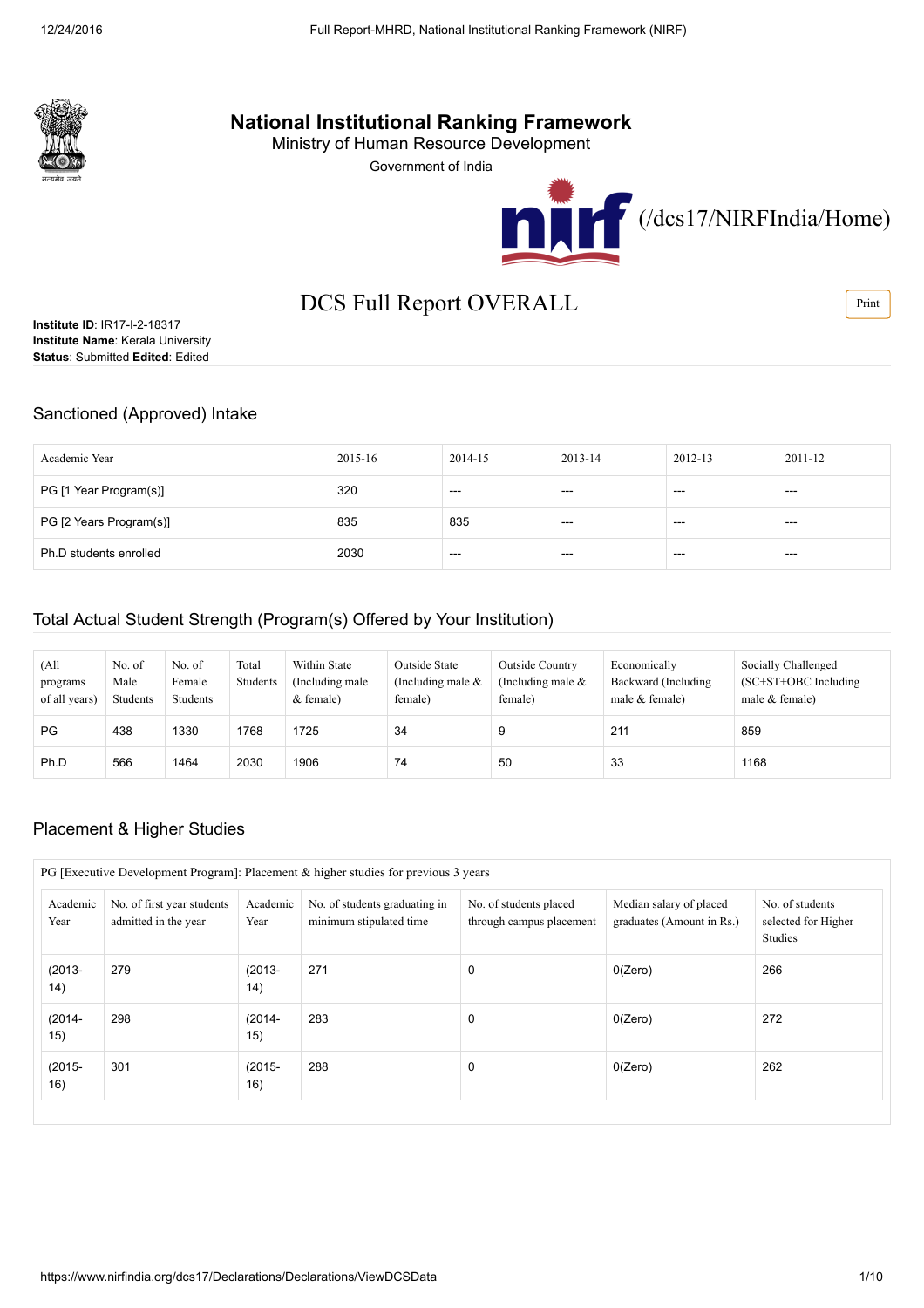| Academic<br>Year                            | No. of first year students<br>admitted in the year | Academic<br>Year | No. of students graduating in<br>minimum stipulated time | No. of students placed<br>through campus placement | Median salary of placed<br>graduates (Amount in Rs.) | No. of students<br>selected for Higher<br>Studies |
|---------------------------------------------|----------------------------------------------------|------------------|----------------------------------------------------------|----------------------------------------------------|------------------------------------------------------|---------------------------------------------------|
| $(2012 -$<br>673<br>$(2013 -$<br>13)<br>14) |                                                    | 612<br>24        |                                                          | 320000(Three Lakh<br>Twenty Thousand)              | 358                                                  |                                                   |
| $(2013 -$<br>14)                            | 689                                                | $(2014 -$<br>15) | 648                                                      | 26                                                 | 360000(Three Lakhs<br>Sixty Thousand)                | 348                                               |
| 722<br>$(2014 -$<br>$(2015 -$<br>15)        |                                                    | 16)              | 693                                                      | 46                                                 | 360000(Three Lakhs<br>Sixty Thousand)                | 336                                               |

### Entrepreneurship

No. of sustained spin-off companies set up over the previous 5 years (2011-2016)(Companies started by the Students/Alumni/Faculty in the institutions business incubators):  $\boxed{0}$ 

### Top University Admission Data

| No. of graduating students from your institution who were admitted into Top University/Institution to pursue higher studies in the year 2015-16:   19 |
|-------------------------------------------------------------------------------------------------------------------------------------------------------|
| No. of PG students admitted into your institutions from Top Institution in the year 2015-16: $\mid 6 \mid$                                            |
| No. of Ph.D students admitted into your institutions from Top Institution in the year 2015-16: 3                                                      |
| Total No.of PG & Ph.D students admitted:   39                                                                                                         |

### Ph.D Student Details

| No. of Ph.D students graduated (including Integrated Ph.D) |         |         |  |  |  |  |  |
|------------------------------------------------------------|---------|---------|--|--|--|--|--|
| 2015-16                                                    | 2014-15 | 2013-14 |  |  |  |  |  |
| 274                                                        | 248     | 375     |  |  |  |  |  |
|                                                            |         |         |  |  |  |  |  |

# Faculty Details

|             | # | Name             | Age | Designation                | Gender | Qualification | Experience (In Months) |
|-------------|---|------------------|-----|----------------------------|--------|---------------|------------------------|
| $\bullet$   |   | A P Pradeepkumar | 51  | Associate Professor        | Male   | Ph.D          | 180                    |
| $\mathbf o$ | 2 | Abhayan G S      | 33  | <b>Assistant Professor</b> | Male   | M.A           | 108                    |
| $\mathbf o$ | 3 | Anu Unny         | 31  | <b>Assistant Professor</b> | Female | M. Phil       | 62                     |
| $\bullet$   | 4 | Asharaf A        | 46  | <b>Assistant Professor</b> | Male   | M. Phil       | 180                    |
| $\bullet$   | 5 | Dr Darwin L      | 38  | <b>Assistant Professor</b> | Male   | Ph.D          | 120                    |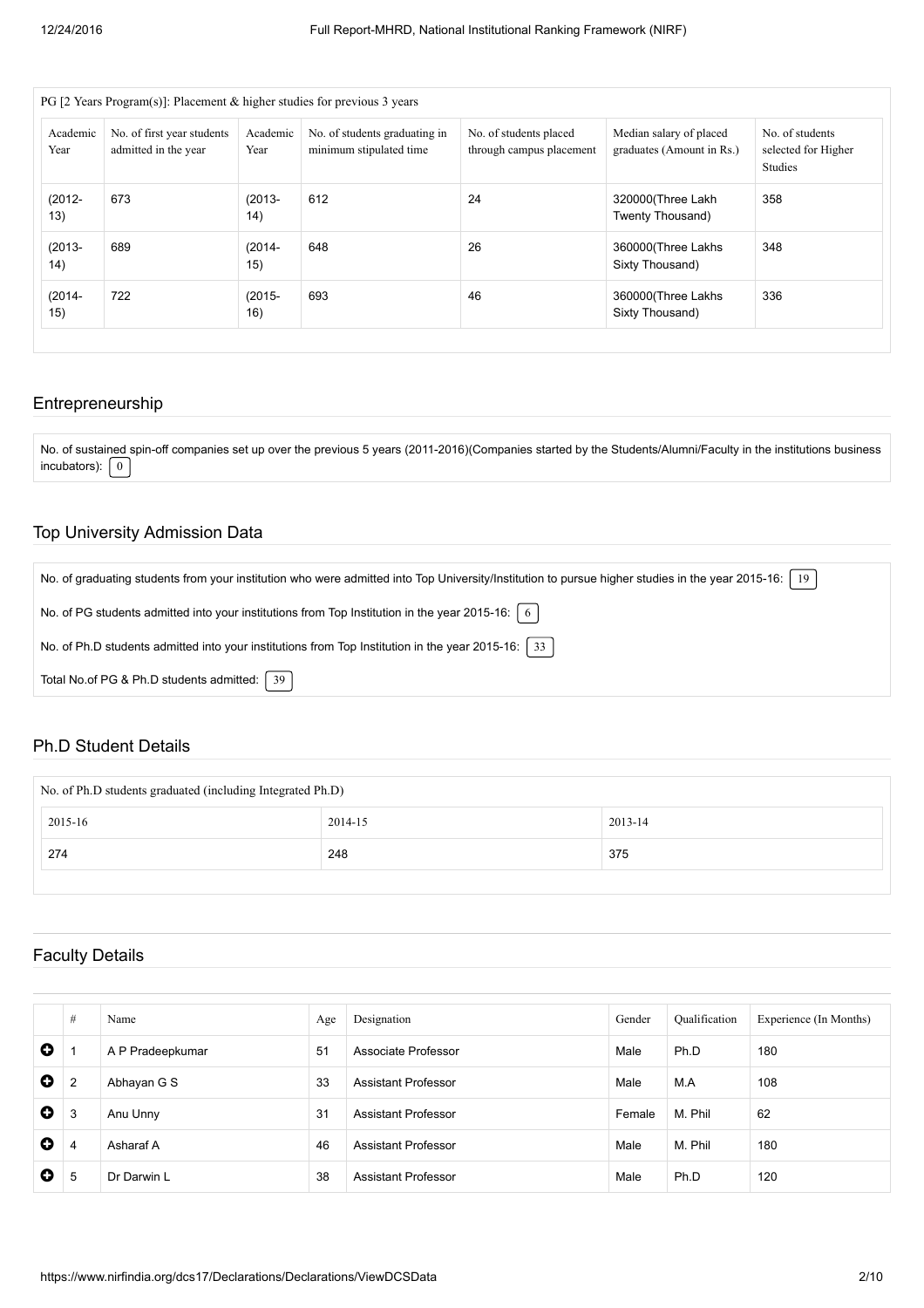|           | $\#$           | Name                    | Age | Designation                | Gender | Qualification | Experience (In Months) |
|-----------|----------------|-------------------------|-----|----------------------------|--------|---------------|------------------------|
| 0         | 6              | Dr K Satheesh Kumar     | 52  | <b>Assistant Professor</b> | Male   | Ph.D          | 240                    |
| 0         | $\overline{7}$ | Dr M C Subhash Peter    | 55  | Professor                  | Male   | Ph.D          | 372                    |
| $\bullet$ | 8              | Dr S A Shanavas         | 52  | <b>Assistant Professor</b> | Male   | Ph.D          | 216                    |
| 0         | 9              | Dr A Bijukumar          | 48  | <b>Assistant Professor</b> | Male   | Ph.D          | 252                    |
| $\bullet$ | 10             | Dr A Helen              | 48  | Associate Professor        | Female | Ph.D          | 204                    |
| $\bullet$ | 11             | Dr A Jayakumaran Nair   | 55  | <b>Assistant Professor</b> | Male   | Ph.D          | 300                    |
| 0         | 12             | Dr A K Ampotti          | 55  | <b>Assistant Professor</b> | Male   | Ph.D          | 312                    |
| 0         | 13             | Dr A M Unnikrishnan     | 52  | Lecturer                   | Male   | Ph.D          | 336                    |
| $\bullet$ | 14             | Dr A Rose Mary          | 58  | <b>Assistant Professor</b> | Female | Ph.D          | 276                    |
| $\bullet$ | 15             | Dr Abdul Salim A        | 55  | Professor                  | Male   | Ph.D          | 264                    |
| $\bullet$ | 16             | Dr Achuthsankar S Nair  | 53  | Professor                  | Male   | Ph.D          | 348                    |
| $\bullet$ | 17             | Dr Aji S                | 39  | <b>Assistant Professor</b> | Male   | Ph.D          | 168                    |
| $\bullet$ | 18             | Dr Ajit Kumar           | 57  | Reader                     | Male   | Ph.D          | 372                    |
| O         | 19             | Dr Ambeeshmon S         | 39  | <b>Assistant Professor</b> | Male   | Ph.D          | 192                    |
| 0         | 20             | Dr Ani Deepthi          | 36  | Lecturer                   | Female | Ph.D          | 108                    |
| $\bullet$ | 21             | Dr Anil Chandran S      | 43  | <b>Assistant Professor</b> | Male   | Ph.D          | 120                    |
| $\bullet$ | 22             | Dr Anitha V             | 43  | <b>Assistant Professor</b> | Female | Ph.D          | 180                    |
| $\bullet$ | 23             | Dr Annie Abraham        | 56  | Professor                  | Female | Ph.D          | 372                    |
| 0         | 24             | Dr Arun A Rauf          | 44  | <b>Assistant Professor</b> | Male   | Ph.D          | 144                    |
| 0         | 25             | Dr Asha J V             | 50  | <b>Assistant Professor</b> | Female | Ph.D          | 276                    |
| 0         | 26             | Dr Ashalatha S Nair     | 57  | Professor                  | Female | Ph.D          | 348                    |
| 0         | 27             | Dr B Hariharan          | 50  | Reader                     | Male   | Ph.D          | 240                    |
| 0         | 28             | Dr B Mini Devi          | 48  | <b>Assistant Professor</b> | Female | Ph.D          | 288                    |
| O         | 29             | Dr B S Jamuna           | 56  | Reader                     | Female | Ph.D          | 328                    |
| O         | 30             | Dr B V Sasikumar        | 57  | Associate Professor        | Male   | Ph.D          | 384                    |
| 0         | 31             | Dr Balu B               | 36  | <b>Assistant Professor</b> | Male   | Ph.D          | 48                     |
| O         | 32             | Dr Beena Issac          | 56  | Associate Professor        | Female | Ph.D          | 235                    |
| O         | 33             | Dr Bhavana T M          | 55  | Associate Professor        | Female | Ph.D          | 372                    |
| O         | 34             | Dr Bindu D              | 47  | <b>Assistant Professor</b> | Female | Ph.D          | 192                    |
| 0         | 35             | Dr Bindu P              | 49  | <b>Assistant Professor</b> | Female | Ph.D          | 192                    |
| O         | 36             | Dr Bindu R L            | 48  | Associate Professor        | Female | Ph.D          | 288                    |
| $\bullet$ | 37             | Dr Bindu R Nair         | 46  | Assistant Professor        | Female | Ph.D          | 276                    |
| O         | 38             | Dr Bismi Gopalakrishnan | 42  | <b>Assistant Professor</b> | Female | Ph.D          | 240                    |
| 0         | 39             | Dr Bushra Beegom R K    | 37  | <b>Assistant Professor</b> | Female | Ph.D          | 108                    |
| 0         | 40             | Dr C A Shaila           | 52  | Associate Professor        | Female | Ph.D          | 252                    |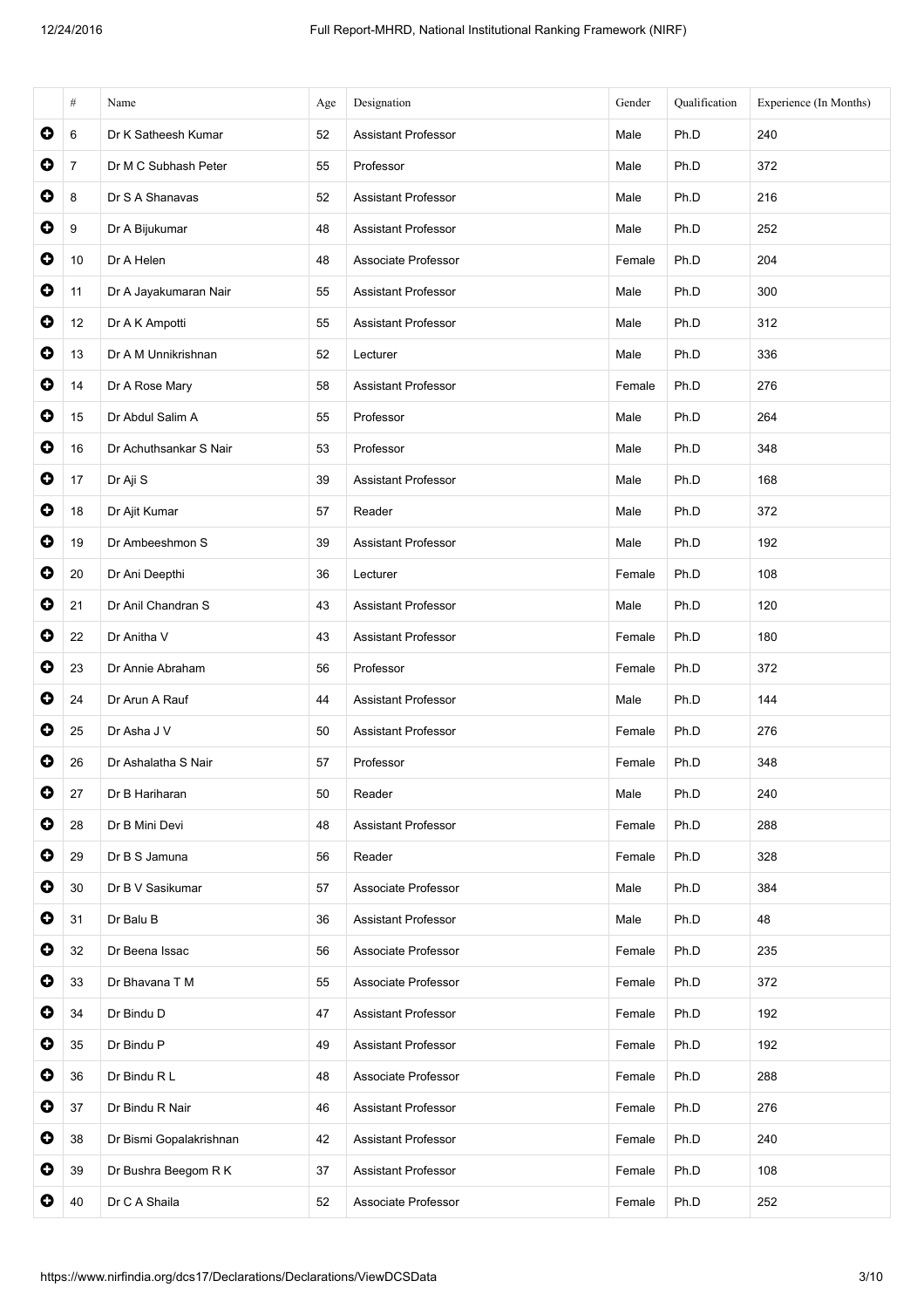|           | #  | Name                         | Age | Designation                | Gender | Qualification | Experience (In Months) |
|-----------|----|------------------------------|-----|----------------------------|--------|---------------|------------------------|
| $\bullet$ | 41 | Dr C Ganesh                  | 57  | Professor                  | Male   | Ph.D          | 396                    |
| $\bullet$ | 42 | Dr C N Vijayakumari          | 44  | <b>Assistant Professor</b> | Female | Ph.D          | 168                    |
| $\bullet$ | 43 | Dr C R Prasad                | 50  | Professor                  | Male   | Ph.D          | 240                    |
| $\bullet$ | 44 | Dr C R Rajagopalan           | 59  | Professor                  | Male   | Ph.D          | 396                    |
| $\bullet$ | 45 | Dr C Satheesh Kumar          | 49  | Associate Professor        | Male   | Ph.D          | 228                    |
| $\bullet$ | 46 | Dr Christabell P J           | 41  | <b>Assistant Professor</b> | Female | Ph.D          | 156                    |
| $\bullet$ | 47 | Dr D Muhammad Noorul Mubarak | 47  | <b>Assistant Professor</b> | Male   | Ph.D          | 168                    |
| $\bullet$ | 48 | Dr Deepak KR                 | 38  | <b>Assistant Professor</b> | Male   | Ph.D          | 96                     |
| $\bullet$ | 49 | Dr E A Siril                 | 46  | <b>Assistant Professor</b> | Male   | Ph.D          | 216                    |
| $\bullet$ | 50 | Dr E I Abdul Sathar          | 42  | <b>Assistant Professor</b> | Male   | Ph.D          | 120                    |
| $\bullet$ | 51 | Dr E Shaji                   | 47  | <b>Assistant Professor</b> | Male   | Ph.D          | 216                    |
| $\bullet$ | 52 | Dr G Padma Rao               | 57  | Professor                  | Male   | Ph.D          | 336                    |
| $\bullet$ | 53 | Dr G Prasad                  | 49  | Associate Professor        | Male   | Ph.D          | 216                    |
| $\bullet$ | 54 | Dr G Raju                    | 52  | Professor                  | Male   | Ph.D          | 300                    |
| $\bullet$ | 55 | Dr G S Jayasree              | 57  | Reader                     | Female | Ph.D          | 388                    |
| $\bullet$ | 56 | Dr G Suresh Singh            | 51  | Professor                  | Male   | Ph.D          | 252                    |
| 0         | 57 | Dr Ganga Prasad A            | 54  | <b>Assistant Professor</b> | Male   | Ph.D          | 240                    |
| $\bullet$ | 58 | Dr Geetha Janet Vitus        | 53  | <b>Assistant Professor</b> | Female | Ph.D          | 175                    |
| $\bullet$ | 59 | Dr Gopchandran K G           | 52  | Associate Professor        | Male   | Ph.D          | 336                    |
| 0         | 60 | Dr Hepsy Rose Mary           | 39  | <b>Assistant Professor</b> | Female | Ph.D          | 72                     |
| 0         | 61 | Dr Humayoon Kabir            | 59  | Associate Professor        | Male   | Ph.D          | 384                    |
| $\bullet$ | 62 | Dr I N Jawahar               | 43  | <b>Assistant Professor</b> | Male   | Ph.D          | 180                    |
| 0         | 63 | Dr Immanuel Thomas           | 59  | Professor                  | Male   | Ph.D          | 360                    |
| $\bullet$ | 64 | Dr Indu K V                  | 38  | <b>Assistant Professor</b> | Female | Ph.D          | 120                    |
| $\bullet$ | 65 | Dr J Prabhash                | 59  | Professor                  | Male   | Ph.D          | 396                    |
| $\bullet$ | 66 | Dr Jasseer J                 | 51  | Assistant Professor        | Male   | Ph.D          | 276                    |
| $\bullet$ | 67 | Dr Jaya D S                  | 52  | Associate Professor        | Female | Ph.D          | 252                    |
| 0         | 68 | Dr Jayachandran R            | 45  | Associate Professor        | Male   | Ph.D          | 240                    |
| $\bullet$ | 69 | Dr Jayasree E G              | 40  | Lecturer                   | Female | Ph.D          | 120                    |
| $\bullet$ | 70 | Dr Johnson R                 | 49  | <b>Assistant Professor</b> | Male   | Ph.D          | 144                    |
| $\bullet$ | 71 | Dr Joseph Antony             | 57  | <b>Assistant Professor</b> | Male   | Ph.D          | 288                    |
| $\bullet$ | 72 | Dr Josukutty C A             | 49  | <b>Assistant Professor</b> | Male   | Ph.D          | 216                    |
| $\bullet$ | 73 | Dr K S Chandrasekar          | 49  | Professor                  | Male   | Ph.D          | 252                    |
| $\bullet$ | 74 | Dr K S Sajin Kumar           | 40  | Assistant Professor        | Male   | Ph.D          | 144                    |
| $\bullet$ | 75 | Dr K S Zeenath               | 56  | Associate Professor        | Female | Ph.D          | 384                    |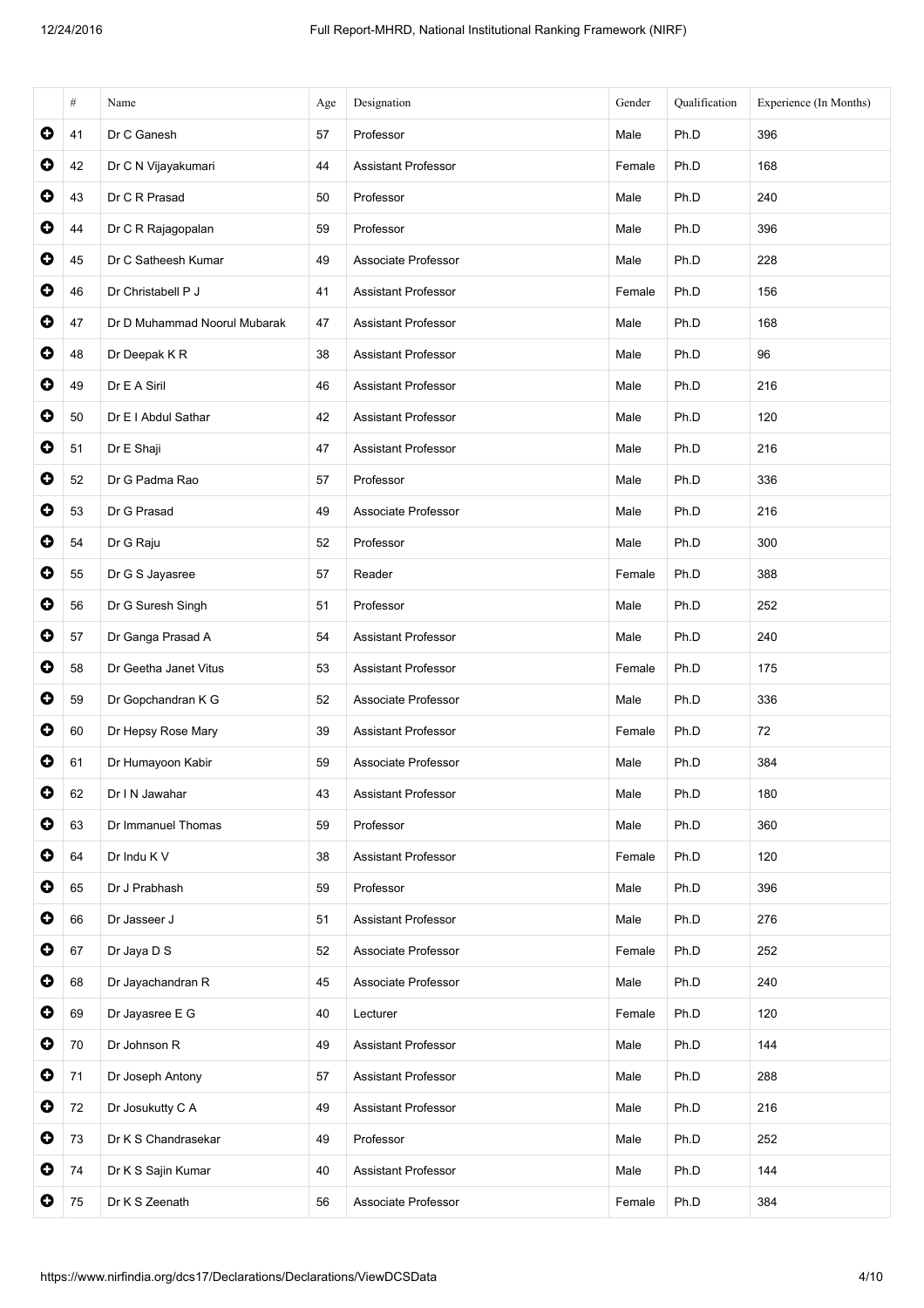|           | $\#$ | Name                     | Age | Designation                | Gender | Qualification | Experience (In Months) |
|-----------|------|--------------------------|-----|----------------------------|--------|---------------|------------------------|
| $\bullet$ | 76   | Dr Krishnakumar R S      | 44  | <b>Assistant Professor</b> | Male   | Ph.D          | 60                     |
| $\bullet$ | 77   | Dr Lal C A               | 49  | <b>Assistant Professor</b> | Male   | Ph.D          | 312                    |
| $\bullet$ | 78   | Dr M A Siddeek           | 35  | <b>Assistant Professor</b> | Male   | Ph.D          | 114                    |
| 0         | 79   | Dr M S Harikumar         | 45  | <b>Assistant Professor</b> | Male   | Ph.D          | 234                    |
| $\bullet$ | 80   | Dr M S Jayakumar         | 44  | <b>Assistant Professor</b> | Male   | Ph.D          | 108                    |
| $\bullet$ | 81   | Dr Madhu S Nair          | 37  | <b>Assistant Professor</b> | Male   | Ph.D          | 144                    |
| $\bullet$ | 82   | Dr Mahadevan Pillai V P  | 57  | Professor                  | Male   | Ph.D          | 384                    |
| $\bullet$ | 83   | Dr Manju S Nair          | 43  | Associate Professor        | Female | Ph.D          | 240                    |
| $\bullet$ | 84   | Dr Manoj Chacko          | 40  | <b>Assistant Professor</b> | Male   | Ph.D          | 108                    |
| $\bullet$ | 85   | Dr Manoj Changat         | 52  | Professor                  | Male   | Ph.D          | 360                    |
| $\bullet$ | 86   | Dr Meena T Pillai        | 48  | Reader                     | Female | Ph.D          | 204                    |
| $\bullet$ | 87   | Dr Mini S                | 46  | Associate Professor        | Female | Ph.D          | 192                    |
| $\bullet$ | 88   | Dr Mushtaq Ahammed K     | 38  | Assistant Professor        | Male   | Ph.D          | 108                    |
| $\bullet$ | 89   | Dr P G Biju              | 41  | <b>Assistant Professor</b> | Male   | Ph.D          | 42                     |
| 0         | 90   | Dr P Jeyakrishnan        | 50  | Lecturer                   | Male   | Ph.D          | 264                    |
| $\bullet$ | 91   | Dr P Jinimon             | 40  | <b>Assistant Professor</b> | Male   | Ph.D          | 60                     |
| $\bullet$ | 92   | Dr P M Radhamany         | 52  | Professor                  | Female | Ph.D          | 300                    |
| $\bullet$ | 93   | Dr P Mohanachandran Nair | 55  | Professor                  | Male   | Ph.D          | 312                    |
| $\bullet$ | 94   | Dr P P Ajayakumar        | 53  | Associate Professor        | Male   | Ph.D          | 396                    |
| 0         | 95   | Dr Pramod Kiran R B      | 42  | <b>Assistant Professor</b> | Male   | Ph.D          | 144                    |
| 0         | 96   | Dr Prasad A K            | 49  | Associate Professor        | Male   | Ph.D          | 288                    |
| $\bullet$ | 97   | Dr Pushpam M             | 43  | <b>Assistant Professor</b> | Female | Ph.D          | 168                    |
| $\bullet$ | 98   | Dr R B Binoj Kumar       | 48  | Associate Professor        | Male   | Ph.D          | 264                    |
| $\bullet$ | 99   | Dr R Vasanthagopal       | 47  | <b>Assistant Professor</b> | Male   | Ph.D          | 240                    |
| $\bullet$ | 100  | Dr Rajalakshmi R         | 49  | <b>Assistant Professor</b> | Female | Ph.D          | 204                    |
| $\bullet$ | 101  | Dr Rajan T K             | 41  | Assistant Professor        | Male   | Ph.D          | 72                     |
| $\bullet$ | 102  | Dr Rajesh Reghunath      | 46  | Assistant Professor        | Male   | Ph.D          | 143                    |
| $\bullet$ | 103  | Dr Rajesh S V            | 35  | <b>Assistant Professor</b> | Male   | Ph.D          | 180                    |
| $\bullet$ | 104  | Dr Raju S                | 60  | Associate Professor        | Male   | Ph.D          | 372                    |
| $\bullet$ | 105  | Dr Ramesh Kumar P        | 52  | Assistant Professor        | Male   | Ph.D          | 180                    |
| $\bullet$ | 106  | Dr Rejani R S            | 43  | <b>Assistant Professor</b> | Female | Ph.D          | 54                     |
| $\bullet$ | 107  | Dr Resia Beegom S        | 51  | Professor                  | Female | Ph.D          | 324                    |
| $\bullet$ | 108  | Dr Rose Mary George      | 35  | <b>Assistant Professor</b> | Female | Ph.D          | 108                    |
| $\bullet$ | 109  | Dr S Ajitha              | 40  | Assistant Professor        | Female | Ph.D          | 144                    |
| $\bullet$ | 110  | Dr S Kunjamma            | 53  | Assistant Professor        | Female | Ph.D          | 186                    |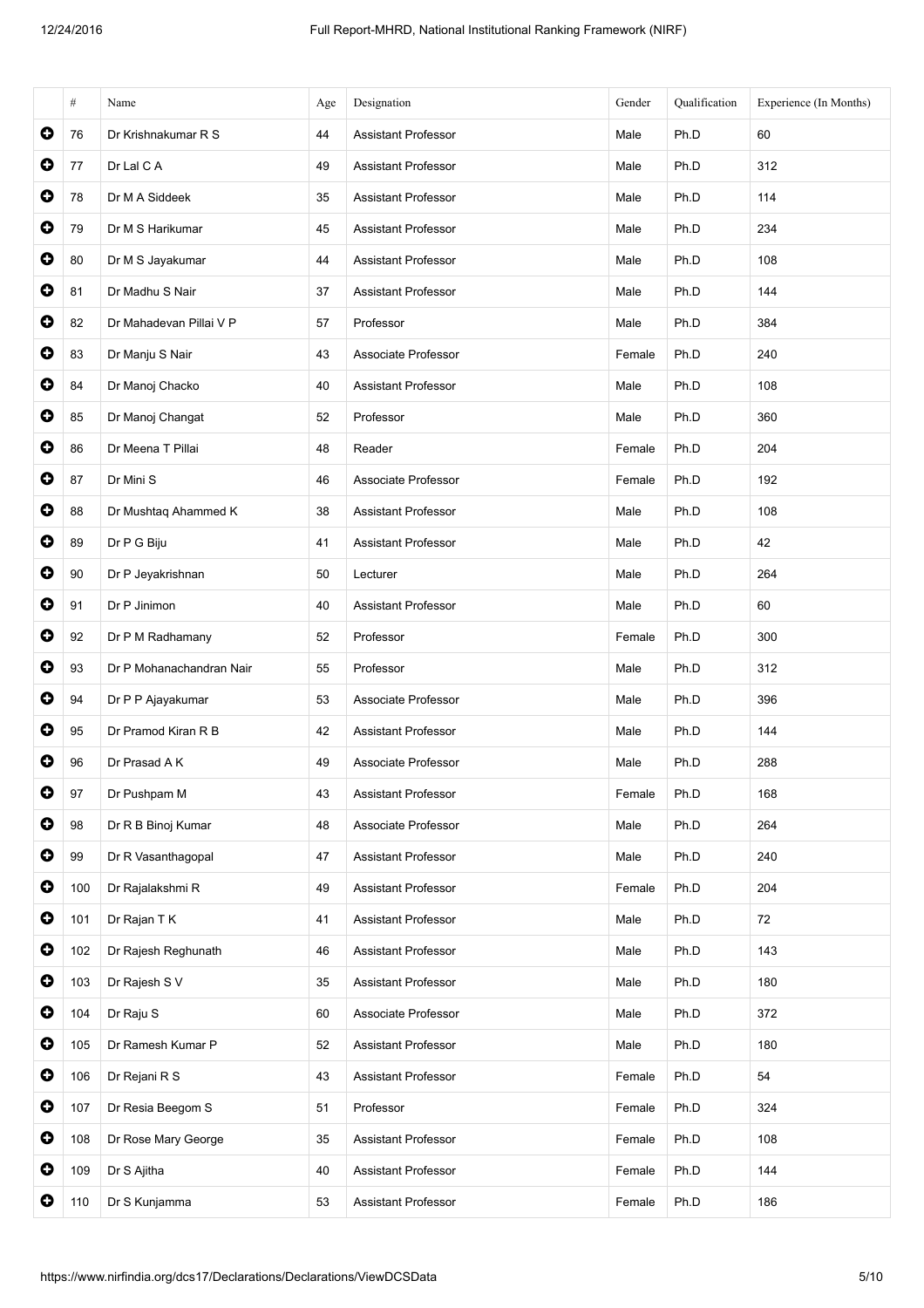|           | #   | Name                      | Age | Designation                | Gender | Qualification | Experience (In Months) |
|-----------|-----|---------------------------|-----|----------------------------|--------|---------------|------------------------|
| $\bullet$ | 111 | Dr S N Kumar              | 56  | Associate Professor        | Male   | Ph.D          | 396                    |
| $\bullet$ | 112 | Dr S Nazeeb               | 48  | <b>Assistant Professor</b> | Male   | Ph.D          | 192                    |
| $\bullet$ | 113 | Dr S Prema                | 41  | <b>Assistant Professor</b> | Female | Ph.D          | 86                     |
| $\bullet$ | 114 | Dr S R Sheeja             | 43  | <b>Assistant Professor</b> | Female | Ph.D          | 120                    |
| $\bullet$ | 115 | Dr S Sankararaman         | 45  | Assistant Professor        | Male   | Ph.D          | 252                    |
| $\bullet$ | 116 | Dr S Sharafudeen          | 60  | Professor                  | Male   | Ph.D          | 360                    |
| $\bullet$ | 117 | Dr S Shifa                | 49  | Associate Professor        | Female | Ph.D          | 228                    |
| $\bullet$ | 118 | Dr Sabu Joseph            | 50  | Associate Professor        | Male   | Ph.D          | 240                    |
| $\bullet$ | 119 | Dr Sainaba M              | 42  | Assistant Professor        | Female | Ph.D          | 144                    |
| $\bullet$ | 120 | Dr Saja K                 | 40  | Lecturer                   | Female | Ph.D          | 120                    |
| $\bullet$ | 121 | Dr Sajad Ibrahim K M      | 49  | Associate Professor        | Male   | Ph.D          | 134                    |
| $\bullet$ | 122 | Dr Salom Gnana Thanga V   | 46  | Associate Professor        | Female | Ph.D          | 221                    |
| $\bullet$ | 123 | Dr Samuel Jacob Kuruvilla | 42  | <b>Assistant Professor</b> | Male   | Ph.D          | 50                     |
| $\bullet$ | 124 | Dr Seema Jerome           | 43  | <b>Assistant Professor</b> | Female | Ph.D          | 180                    |
| $\bullet$ | 125 | Dr Shaji A                | 47  | <b>Assistant Professor</b> | Male   | Ph.D          | 216                    |
| $\bullet$ | 126 | Dr Shaji Varkey           | 54  | Associate Professor        | Male   | Ph.D          | 264                    |
| $\bullet$ | 127 | Dr Sheeba M Kurian        | 41  | <b>Assistant Professor</b> | Female | Ph.D          | 144                    |
| $\bullet$ | 128 | Dr Sibi K S               | 32  | Assistant Professor        | Male   | Ph.D          | 66                     |
| $\bullet$ | 129 | Dr Sindhu Thulaseedharan  | 45  | <b>Assistant Professor</b> | Female | Ph.D          | 183                    |
| 0         | 130 | Dr Sobha B Nair           | 57  | Associate Professor        | Female | Ph.D          | 300                    |
| 0         | 131 | Dr Sony George            | 40  | <b>Assistant Professor</b> | Male   | Ph.D          | 132                    |
| $\bullet$ | 132 | Dr Sreejith P             | 38  | <b>Assistant Professor</b> | Male   | Ph.D          | 101                    |
| $\bullet$ | 133 | Dr Subash K               | 60  | Associate Professor        | Male   | Ph.D          | 372                    |
| $\bullet$ | 134 | Dr Subodh G               | 36  | <b>Assistant Professor</b> | Male   | Ph.D          | 84                     |
| 0         | 135 | Dr Suchith C S            | 44  | <b>Assistant Professor</b> | Male   | Ph.D          | 203                    |
| $\bullet$ | 136 | Dr Sudheer S K            | 49  | <b>Assistant Professor</b> | Male   | Ph.D          | 204                    |
| $\bullet$ | 137 | Dr Suhara Beevy S         | 53  | Associate Professor        | Female | Ph.D          | 276                    |
| $\bullet$ | 138 | Dr Suja Kurup P L         | 46  | Assistant Professor        | Female | Ph.D          | 252                    |
| $\bullet$ | 139 | Dr Suja S                 | 43  | Assistant Professor        | Female | Ph.D          | 144                    |
| $\bullet$ | 140 | Dr Suneesh C V            | 36  | Lecturer                   | Male   | Ph.D          | 60                     |
| $\bullet$ | 141 | Dr Sunny K C              | 57  | Professor                  | Male   | Ph.D          | 228                    |
| 0         | 142 | Dr Suresh Jnaneswaran     | 60  | Professor                  | Male   | Ph.D          | 420                    |
| $\bullet$ | 143 | Dr Suresh Kumar K S       | 45  | <b>Assistant Professor</b> | Male   | Ph.D          | 204                    |
| 0         | 144 | Dr Suresh R               | 55  | Assistant Professor        | Male   | Ph.D          | 312                    |
| 0         | 145 | Dr T S Anirudhan          | 58  | Professor                  | Male   | Ph.D          | 336                    |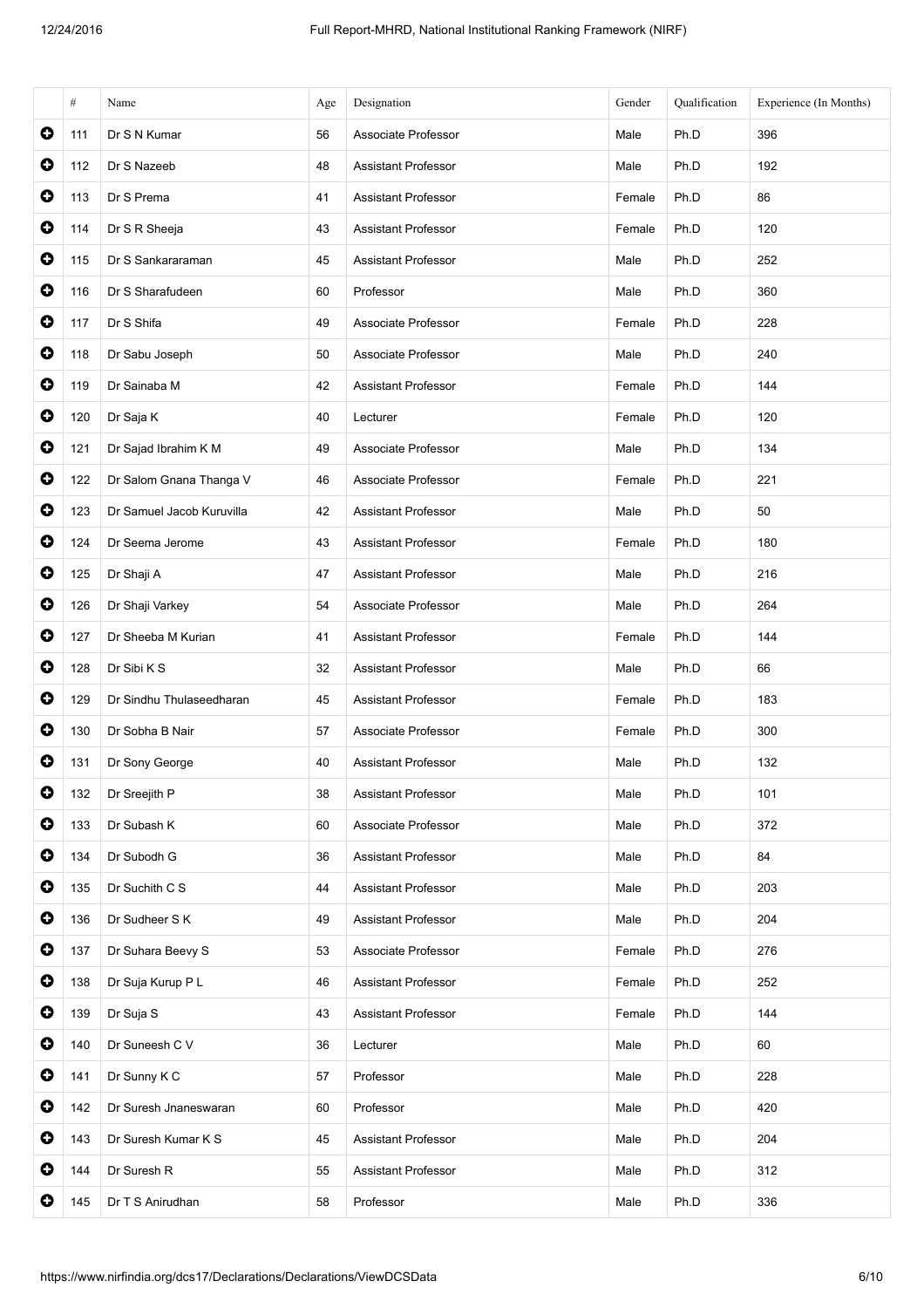|           | #   | Name                         | Age | Designation                                   | Gender | Qualification | Experience (In Months) |
|-----------|-----|------------------------------|-----|-----------------------------------------------|--------|---------------|------------------------|
| $\bullet$ | 146 | Dr T Vijayalakshmi           | 45  | <b>Assistant Professor</b>                    | Female | Ph.D          | 192                    |
| $\bullet$ | 147 | Dr Thajudeen A S             | 37  | <b>Assistant Professor</b>                    | Male   | Ph.D          | 24                     |
| $\bullet$ | 148 | Dr Theresa Susan A           | 58  | Associate Professor                           | Female | Ph.D          | 384                    |
| $\bullet$ | 149 | Dr V Asha                    | 55  | Professor                                     | Female | Ph.D          | 240                    |
| $\bullet$ | 150 | Dr V Biju                    | 42  | <b>Assistant Professor</b>                    | Male   | Ph.D          | 168                    |
| $\bullet$ | 151 | Dr V Sathish                 | 53  | Associate Professor                           | Male   | Ph.D          | 288                    |
| $\bullet$ | 152 | Dr Venu K K                  | 59  | Dean / Principal / Director / Vice Chancellor | Male   | Ph.D          | 336                    |
| $\bullet$ | 153 | <b>Gabriel Simon Thattil</b> | 53  | Associate Professor                           | Male   | Ph.D          | 300                    |
| $\bullet$ | 154 | J Maggie                     | 48  | <b>Assistant Professor</b>                    | Female | <b>NET</b>    | 96                     |
| $\bullet$ | 155 | Jeeja Kumari V K             | 46  | <b>Assistant Professor</b>                    | Female | <b>NET</b>    | 228                    |
| $\bullet$ | 156 | Manju V N                    | 34  | <b>Assistant Professor</b>                    | Female | M.Sc.         | 108                    |
| $\bullet$ | 157 | Muhammadhu Aboobakar Shibli  | 51  | Associate Professor                           | Female | Ph.D          | 216                    |
| $\bullet$ | 158 | N C Haridasan                | 60  | Associate Professor                           | Male   | M. Phil       | 408                    |
| $\bullet$ | 159 | Noushad V                    | 30  | <b>Assistant Professor</b>                    | Male   | M. Phil       | 24                     |
| $\bullet$ | 160 | Philomina Simon              | 33  | <b>Assistant Professor</b>                    | Female | M.Tech        | 96                     |
| $\bullet$ | 161 | Preethi K                    | 39  | <b>Assistant Professor</b>                    | Female | <b>NET</b>    | 78                     |
| $\bullet$ | 162 | Sajna A                      | 31  | <b>Assistant Professor</b>                    | Female | M. Phil       | 60                     |
| $\bullet$ | 163 | Siddik R                     | 33  | <b>Assistant Professor</b>                    | Male   | M. Phil       | 91                     |
| $\bullet$ | 164 | Thalami B                    | 42  | Lecturer                                      | Female | <b>NET</b>    | 138                    |
| $\bullet$ | 165 | Thara Prabhakaran            | 35  | <b>Assistant Professor</b>                    | Female | M.Tech        | 30                     |
| $\bullet$ | 166 | Vishnu Narayanan             | 28  | <b>Assistant Professor</b>                    | Male   | M.A           | 50                     |

## Financial Resources: Utilised Amount for the Capital & Operational expenditure for previous 3 years

| Financial Year                                                                                       | 2015-16                | 2014-15                | 2013-14                |
|------------------------------------------------------------------------------------------------------|------------------------|------------------------|------------------------|
|                                                                                                      | <b>Utilised Amount</b> | <b>Utilised Amount</b> | <b>Utilised Amount</b> |
| Annual Capital Expenditure on Academic Activities and Resources (excluding expenditure on buildings) |                        |                        |                        |
| Library                                                                                              |                        |                        |                        |
| New Equipment for Laboratories                                                                       |                        |                        |                        |
| <b>Engineering Workshops</b>                                                                         |                        |                        |                        |
| <b>Studios</b>                                                                                       |                        |                        |                        |
| Other suitably identified academic activities                                                        |                        |                        |                        |
| <b>Annual Operational Expenditure</b>                                                                |                        |                        |                        |
| Salaries (Teaching and Non Teaching staff)                                                           |                        |                        |                        |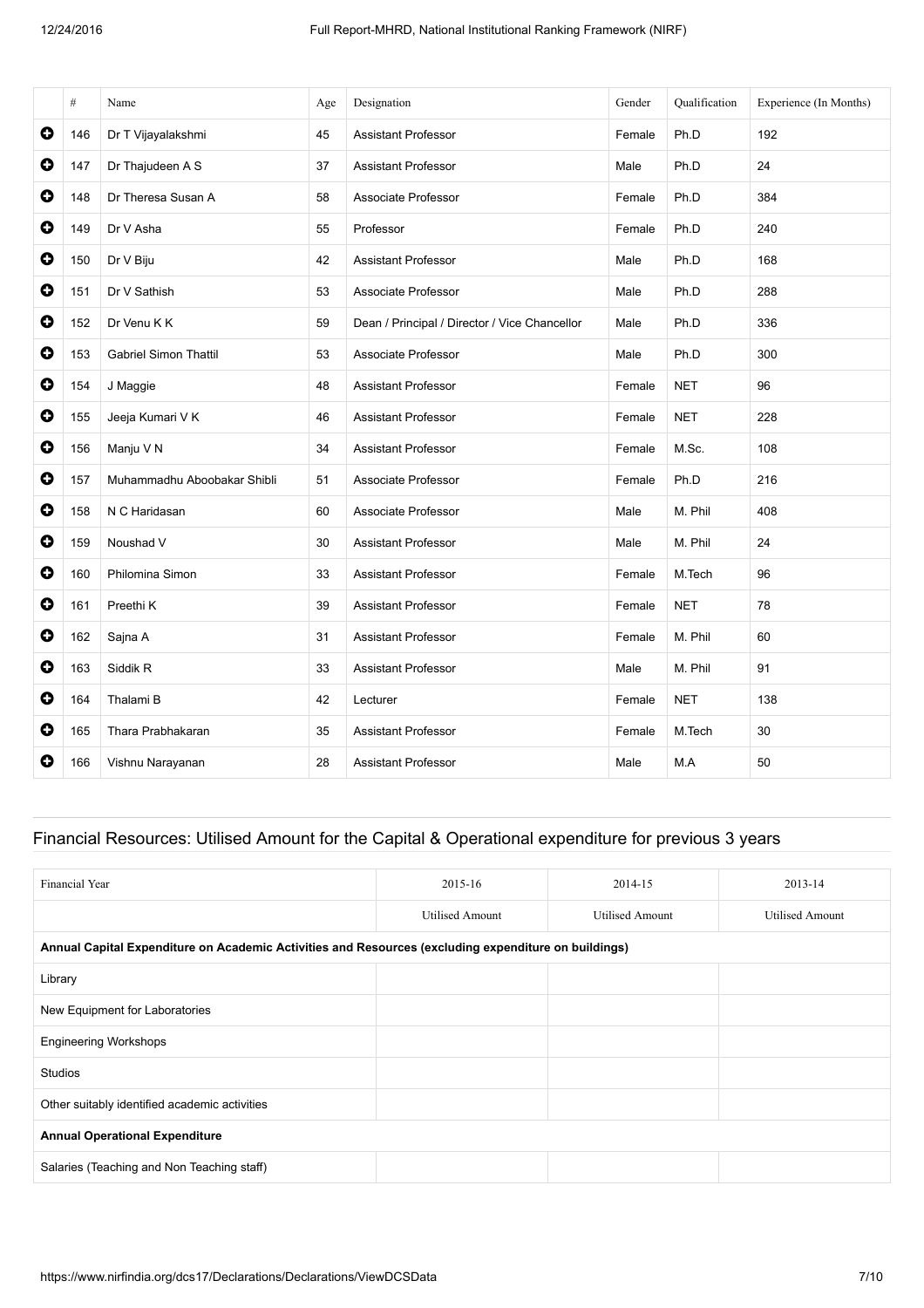| Financial Year                                                                                                                                                                      | 2015-16         | 2014-15         | 2013-14         |
|-------------------------------------------------------------------------------------------------------------------------------------------------------------------------------------|-----------------|-----------------|-----------------|
|                                                                                                                                                                                     | Utilised Amount | Utilised Amount | Utilised Amount |
| Maintenance of Academic Infrastructure or consumables,<br>other running expenditures, Seminars/Conferences/Workshops<br>etc. (excluding maintenance of hostels and allied services) |                 |                 |                 |

### Women Diversity

No. of women members in senior administrative positions, such as Head of Departments, Dean or Institute Heads in previous academic year (2015-16):  $\sqrt{54}$ 

### IPR

| Calendar Year            | 2015 | 2014 | 2013 |
|--------------------------|------|------|------|
| No. of Patents Filed     |      | 0    |      |
| No. of Patents Published |      | 0    |      |
| No. of Patents Granted   |      | 0    | -0   |
| No. of Patents Licensed  |      | 0    |      |

Did your institution transferred atleast one technology in the previous three years?:  $Yes$ 

| Financial Year                          | 2015-16 | 2014-15 | 2013-14 |
|-----------------------------------------|---------|---------|---------|
| Earning From Patents (Amount in Rupees) |         |         | ◡       |
| Enter Amount in Words                   | Zero    | Zero    | Zero    |

### Sponsored Research Details

| Financial Year                                     | 2015-16                                                                              | 2014-15                                                           | 2013-14                                                              |
|----------------------------------------------------|--------------------------------------------------------------------------------------|-------------------------------------------------------------------|----------------------------------------------------------------------|
| Total no. of Sponsored<br>Projects                 | 40                                                                                   | 30                                                                | 35                                                                   |
| Total no. of Funding<br>Agencies                   | 13                                                                                   | 13                                                                | 16                                                                   |
| <b>Total Amount Received</b><br>(Amount in Rupees) | 54747978                                                                             | 18463042                                                          | 32440101                                                             |
| Amount Received in<br>Words                        | Five Crores Forty Seven Lakhs Forty Seven<br>Thousand Nine Hundred and Seventy Eight | One Crore Eighty Four Lakhs Sixty<br>Three Thousand and Forty Two | Three Crores Twenty Four Lakhs Forty<br>Thousand One Hundred and One |

### Consultancy Project Details

| $\overline{\phantom{a}}$ | <b>20</b><br>- 10<br>`- | 201 | 20 |
|--------------------------|-------------------------|-----|----|
|                          |                         |     |    |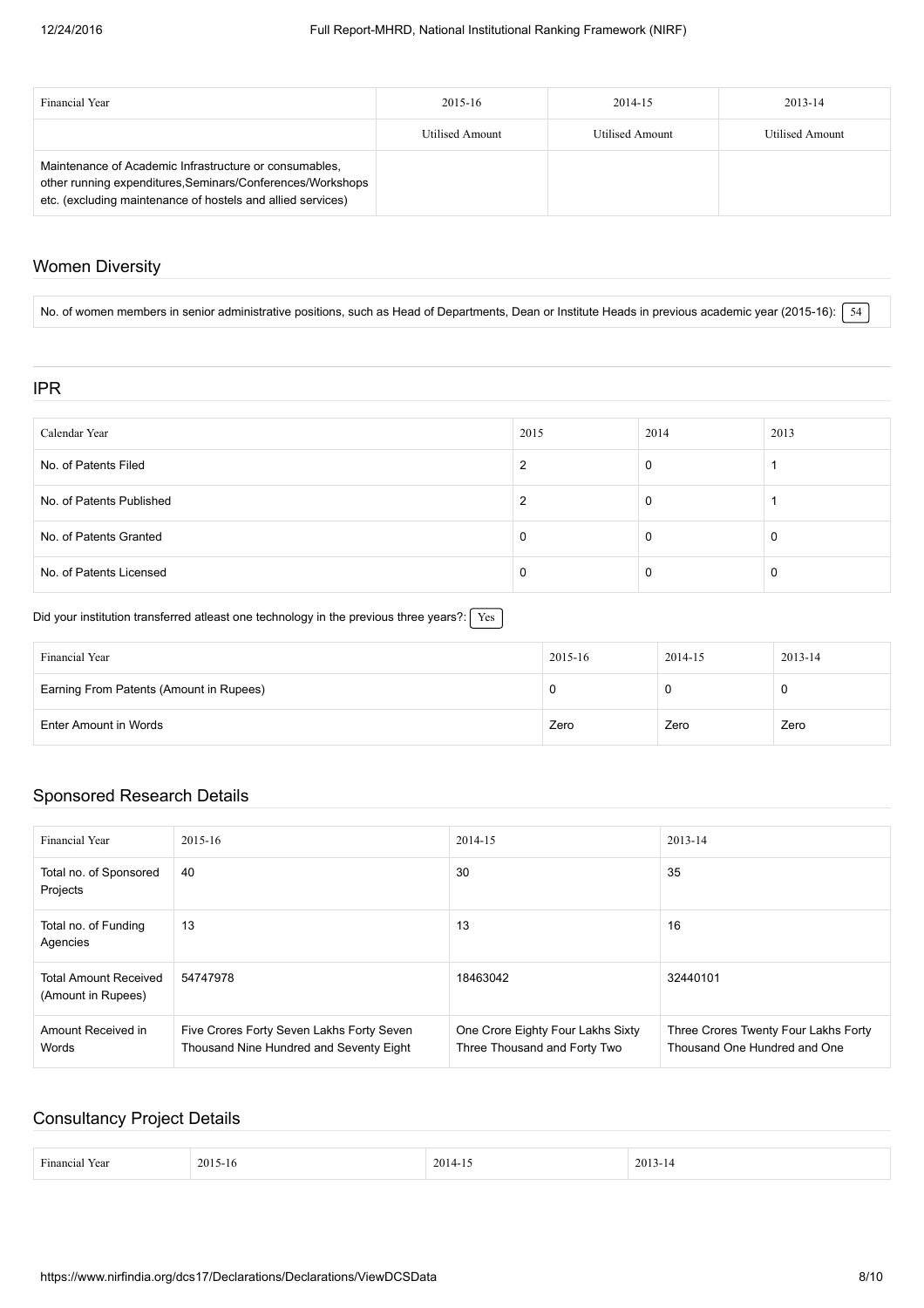| Total no. of Consultancy<br>Projects               | 20                                                               | 8                                                        | 4                                                                      |
|----------------------------------------------------|------------------------------------------------------------------|----------------------------------------------------------|------------------------------------------------------------------------|
| Total no. of Client<br>Organizations               | 16                                                               | 8                                                        | 4                                                                      |
| <b>Total Amount Received</b><br>(Amount in Rupees) | 4025275                                                          | 3371046                                                  | 1778822                                                                |
| Amount Received in<br>Words                        | Forty Lakhs Twenty Five Thousand Two<br>Hundred and Seventy Five | Thirty Three Lakhs Seventy One<br>Thousand and Forty Six | Seventeen Lakhs Seventy Eight Thousand<br>Eight Hundred and Twenty Two |

## Executive Development Program

| Financial Year                              | 2015-16               | 2014-15        | $2013 - 14$      |
|---------------------------------------------|-----------------------|----------------|------------------|
| Total no. of Executive Development Programs |                       |                |                  |
| Total no. of Participants                   | 13                    | 14             | 22               |
| Total Annual Earnings (Amount in Rupees)    | 1300000               | 1400000        | 2200000          |
| Total Annual Earnings in Words              | <b>Thirteen Lakhs</b> | Fourteen Lakhs | Twenty two Lakhs |

### Facilities for PCS: Facilities of physically challenged students

| 1. Do your institution buildings have Lifts/Ramps?                                                                                                        | Yes, in all the buildings        |
|-----------------------------------------------------------------------------------------------------------------------------------------------------------|----------------------------------|
| 2. Do your institution have provision for walking aids, includingwheelchairs and transportation from one building to another for<br>handicapped students? | No                               |
| 3. Do your institution buildings have specially designed toilets for handicapped students?                                                                | Yes, in some of the<br>buildings |

## Upload Prescribed Formats

| Srno           | Format Name                                          | Download                                                                                                     |
|----------------|------------------------------------------------------|--------------------------------------------------------------------------------------------------------------|
|                | Consultancy Project Details (Parameter 2D)           | Download uploaded format<br>(/dcs17/Uploads/ConsultancyProje<br>$1 - 2 -$<br>18317 ConsultancyProjectDetails |
| $\overline{2}$ | Entrepreneurship Details (Parameter 3A)              | Download uploaded format<br>(/dcs17/Uploads/Entrepreneurship<br>$ -2-$<br>18317 EntrepreneurshipDetails 2    |
| 3              | Executive Development Program Details (Parameter 2D) | Download uploaded format<br>(/dcs17/Uploads/ExecutiveDevelo<br>$1 - 2 -$<br>18317 ExecutiveDevelopmentPrc    |
| $\overline{4}$ | Placement Data (Parameter 3A)                        | Download uploaded format<br>(/dcs17/Uploads/PlacementData/l<br>$1 - 2 -$<br>18317 PlacementData 20161224     |